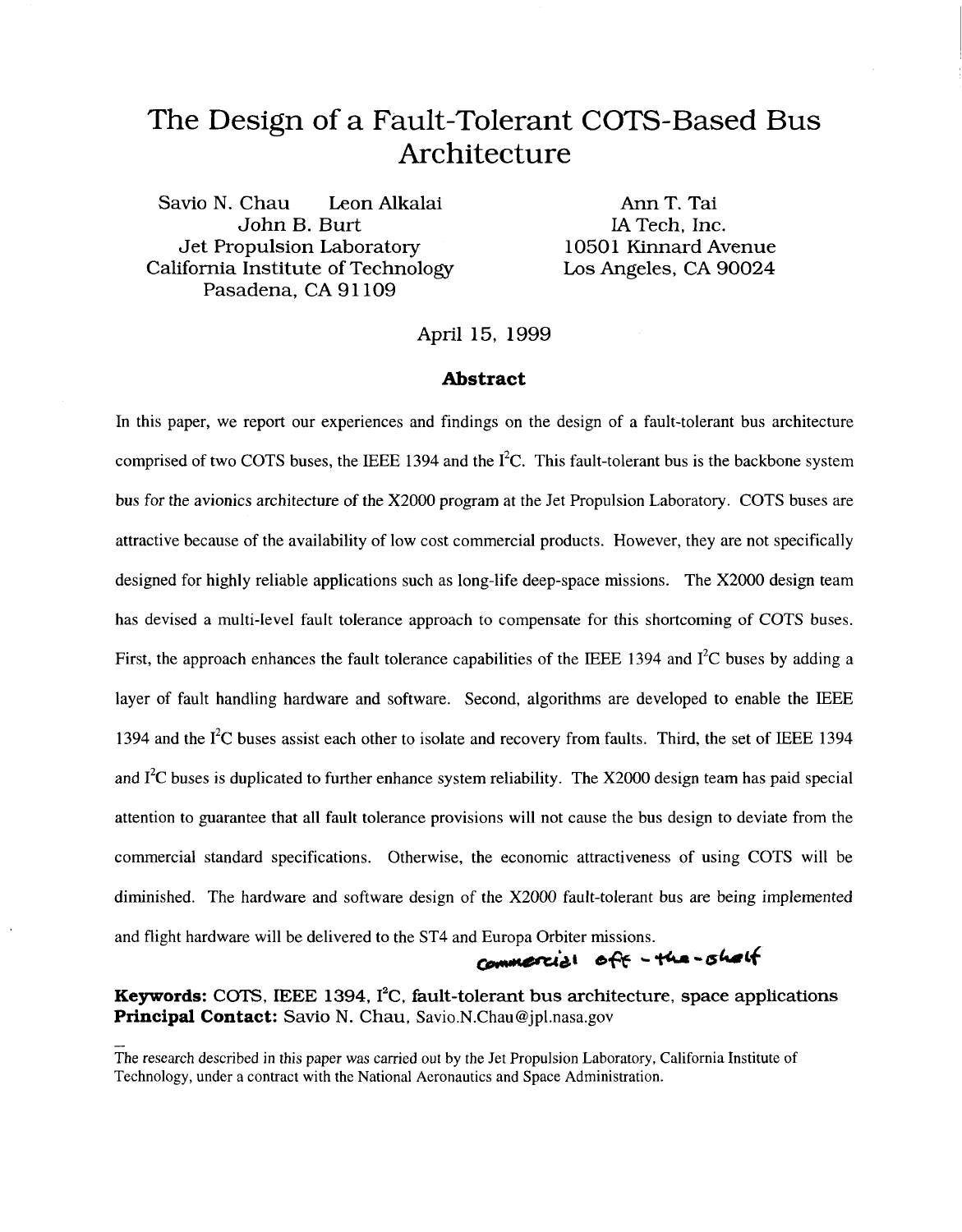#### **1 Introduction**

In recent years, commercial-off-the-shelf (COTS) products have found many applications in space exploration. The attractiveness of COTS is that low cost hardware and software products are widely available in the commercial market. By using COTS through out the system, we expect to significantly reduce both the development cost as well as the recurring cost of the system. On the other hand, COTS are not specifically developed for highly reliable applications such as long-life deep-space missions. The real challenge is to deliver a low-cost, highly reliable and long-term survivable system based on COTS that are not developed with high-reliability in mind. In this paper, we report our experience of using COTS buses to implement a fault-tolerant avionics system for the Advanced Spacecraft System Development Program (also known as X2000) at the Jet Propulsion Laboratory. The X2000 avionics system design emphasizes on architectural flexibility and scalability, so that it can be reused for multi-missions in order to reduce the cost of space exploration [I]. The advanced avionics technologies that enable the X2000 program are being developed at the newly established Center for Integrated Space Microsystems, (CISM), a Center of Excellence at **NASA's** Jet Propulsion Laboratory [2]. The main focus of CISM is the development of highly integrated, reliable, and capable microavionics systems for deep space, long-term survivable, autonomous robotic missions [3][4]. In addition, the X2000 Program is participating in a software architecture development effort called the Mission Data System architecture (MDS), which brings within a common framework the software for both on-board avionics as well as on-ground operations.

The X2000 architecture is a distributed, symmetric system of multiple computing nodes and device drivers that share a common redundant bus architecture. Most notably, all interfaces used in this distributed architecture are based on COTS. That is, the local computer bus is the Peripheral Component Interface (PCI) bus; the "system" bus is the IEEE 1394 high-speed bus; and the engineering bus is the  $I<sup>2</sup>C$ bus (see Figure 1). In the following sections, we first outline a methodology of applying COTS for highly reliable system. Based on this methodology, we describe the current baseline for the X2000 First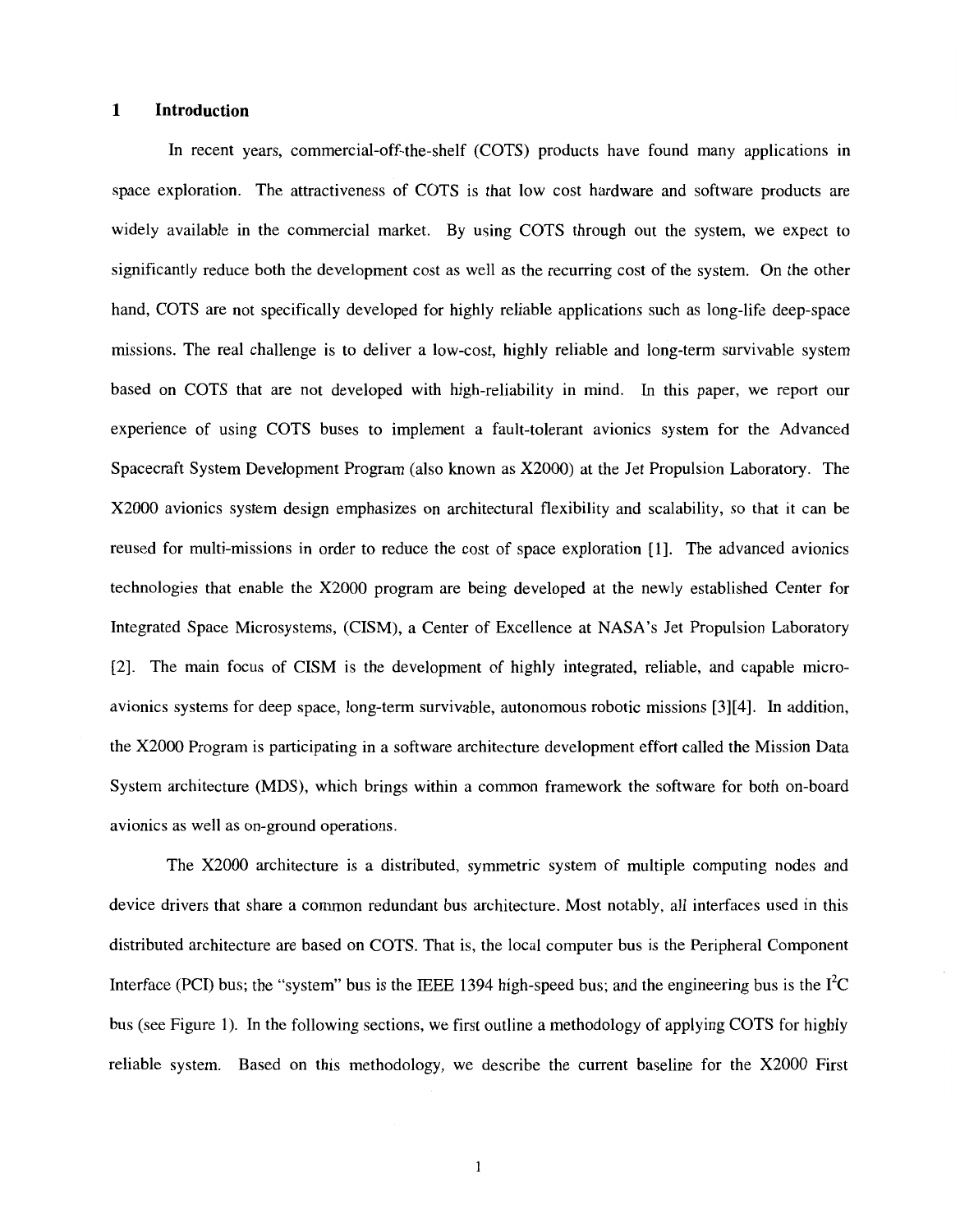Delivery avionics system architecture. This is followed by how the X2000 Program is using COTS to implement a fault-tolerant bus for a scalable and distributed system.

## **2 A Methodology of Applying COTS for Highly Reliable System**

JPL has a long history of successfully applying fault protection techniques in space exploration. One of the most important techniques used by JPL, in design of space vehicle fault protection, is fault containment. Traditionally, a spacecraft is divided into fault containment regions. Rigorous design effort is used to ensure no effects of a fault within a containment region will propagate to the other regions. Furthermore, JPL has a policy of single fault tolerance in most of the spacecraft design. This policy reqiures dual redundancy of fault containment regions.

While these techniques have been very successful in the past, they may not be easily applied in a COTS environment. The reason is that COTS are not developed with the same level of rigorous fault tolerance in mind. Hence, there are many fundamental fault tolerance weakness in COTS. For examples, the popular VME bus does not even have parity bit to check the data and address [ **113.** Another example is the EEE 1394 bus (cable implementation) adopts a tree topology in which a single node or link failure will partition the bus. These fundamental weakness will hinder rigorous enforcement of fault containment. Worse yet, it is almost impossible to make modifications to COTS in general. There are two reasons. First, the suppliers of COTS products have no interest to change their design, add any overhead, or sacrifice their performance for a narrow market of high reliability applications. Second, any modification will render the COTS incompatible with commercial test equipment or software, and therefore diminish the economic benefits of COTS drastically. Therefore, it is obvious that fault tolerance cannot easily be achieved by a single layer of fault containment regions that contains COTS.

The COTS-based bus architecture of the X2000 has employed a multi-level fault protection methodology to achieve high reliability. The description of each fault protection level in the methodology is given as follows: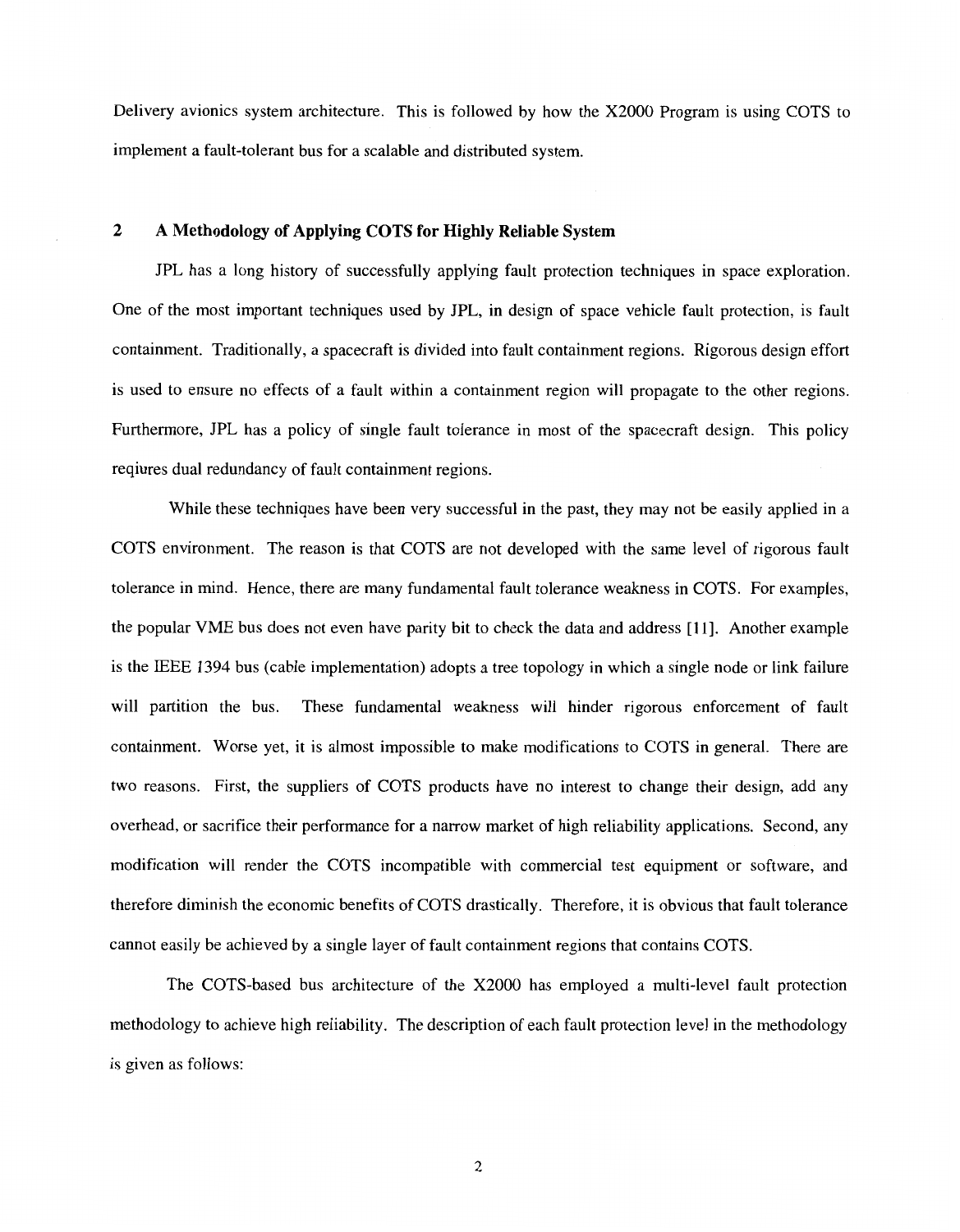**Level 1: Native Fault Containment** – most of COTS bus standards have some limited fault detection capabilities. These capabilities should be exploited as the first line of defense.

*Level 2: Enhanced Fault Containment – addition layer of hardware or software can be used to enhance* the fault detection, isolation, and recovery capabilities of the native fault containment region. Examples are watchdog timer or additional layer of error checking code. It is important to ensure that the added fault tolerance mechanisms will not affect the basic COTS functions. This level is also the most convenient level to implement provisions for fault injections.

*Level 3: Fault Protection* **by** *Component Level Design-Diuersity* - many COTS have fundamental fault tolerance weakness that cannot simply be removed by enhancing the native fault protection mechanisms. These weakness usually are related to single points of failures. One example is the tree topology of the IEEE **1394** bus. Once the bus is partitioned by a failed node, no watchdog timer or extra layer of protocol can reconnect the bus. Similar examples include buses using other point-to-point topologies. In order to compensate for such fundamental weaknesses, complementary types of buses may be used to implement this level of fault protection In particular, the  $I<sup>2</sup>C$  bus, which has a multi-drop bus topology, is used in the X2000 architecture to complement the EEE **1394** fault isolation and recovery.

Another example of design-diversity to compensate for COTS reliability in X2000 is the use of flash memory for the Non-Volatile Memory. The flash memory has the density required by X2000, but it has been observed that a single high energy particle can corrupt an entire block in the flash memory. To handle such failure mode with error correcting codes alone may not meet the reliability requirement. Therefore, in order to compensate for this weakness, a more robust but much lower density GMRAM or FeRAM is used to store critical state data in stead of the flash memory.

**3**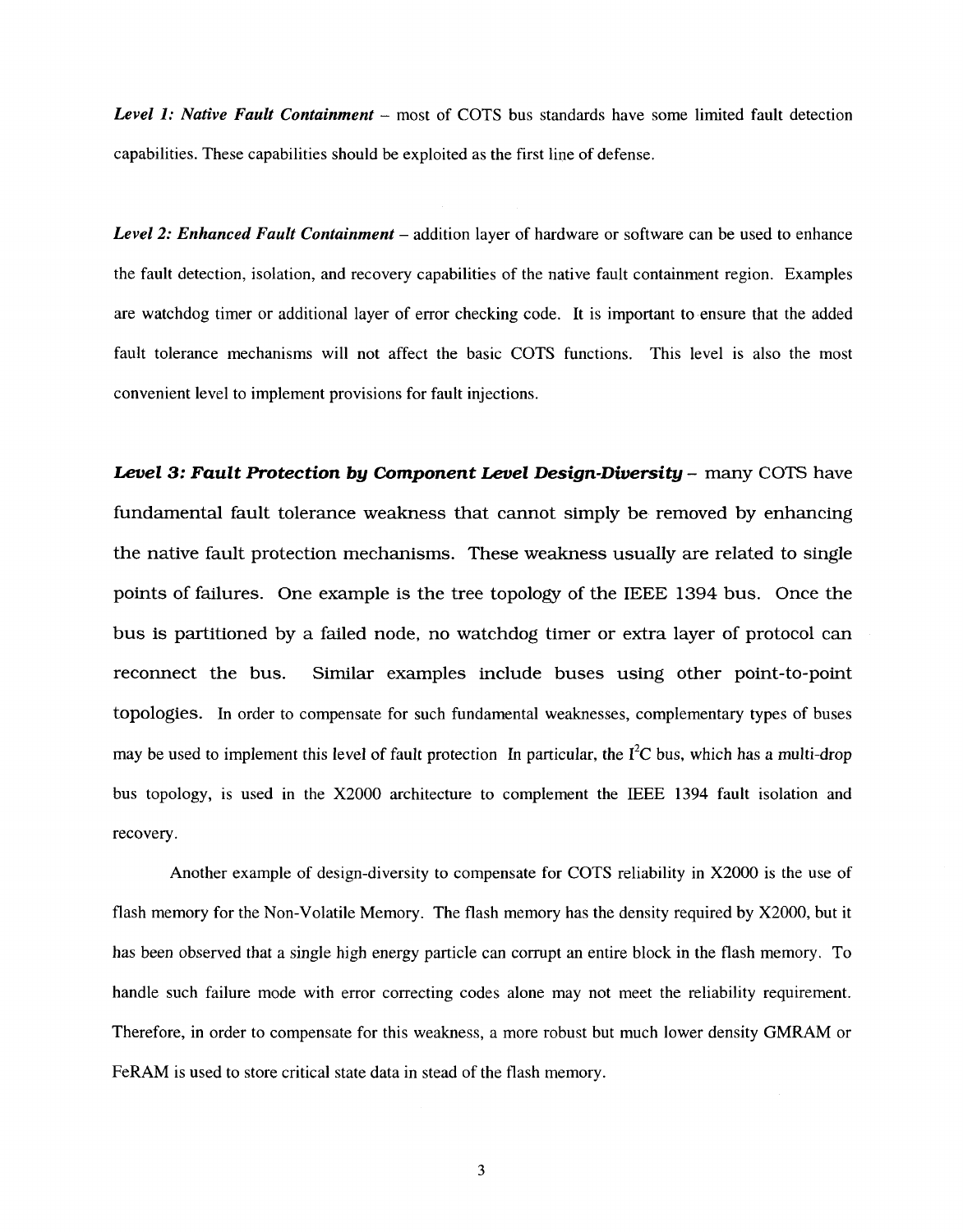*Level 4: Fault Protection by System Level Redundancy – the Level 3 fault containment regions will be* replicated for system level fault containment. The redundant fault containment regions can be either in ready or dormant states, depending on the recovery time and other system requirments. If they are in ready state, voting or comparison of outputs among the regions will provide one more level of fault detection. In either case, the redundant regions are necessary resources for the fault recovery process.

In order to aid the discussion on how this methodolgy is applied to the X2000 bus architecture, an overview of the overall X2000 avionics system architecture and the common failure modes in space applications are given in the next section.

## **3 Overview of the X2000 Avionics Architecture**

The X2000 avionics architecture is shown in Figure **1.** It is comprised of a number of Compact PC1 based "nodes" connected by a fault-tolerant system bus. A "node" can either be a flight computer, a non-volatile memory, a subsystem microcontroller, or a simple sensor interface. The fault-tolerant system bus is comprised of two COTS buses, the IEEE 1394 [5][6] and  $I^2C$  [7][8]. Both buses are multimaster and therefore support symmetric scalable and distributed architectures. Due to the standard electrical interface and protocol of the COTS buses, nodes complying with the bus interfaces can be added to or removed from the system without impacting the architecture. The capability of each node can also be enhanced by adding circuit boards to the its compact PC1 bus [9]. An overview of the spacecraft functions that are handled by this architecture features are given in the following.

- Power management and distribution
- Science data storage and on-board science processing
- Telemetry collection, management and downlink spacecraft navigation and control
- Autonomous operations for on-board planning, scheduling, autonomous navigation fault-protection, isolation and recovery, etc.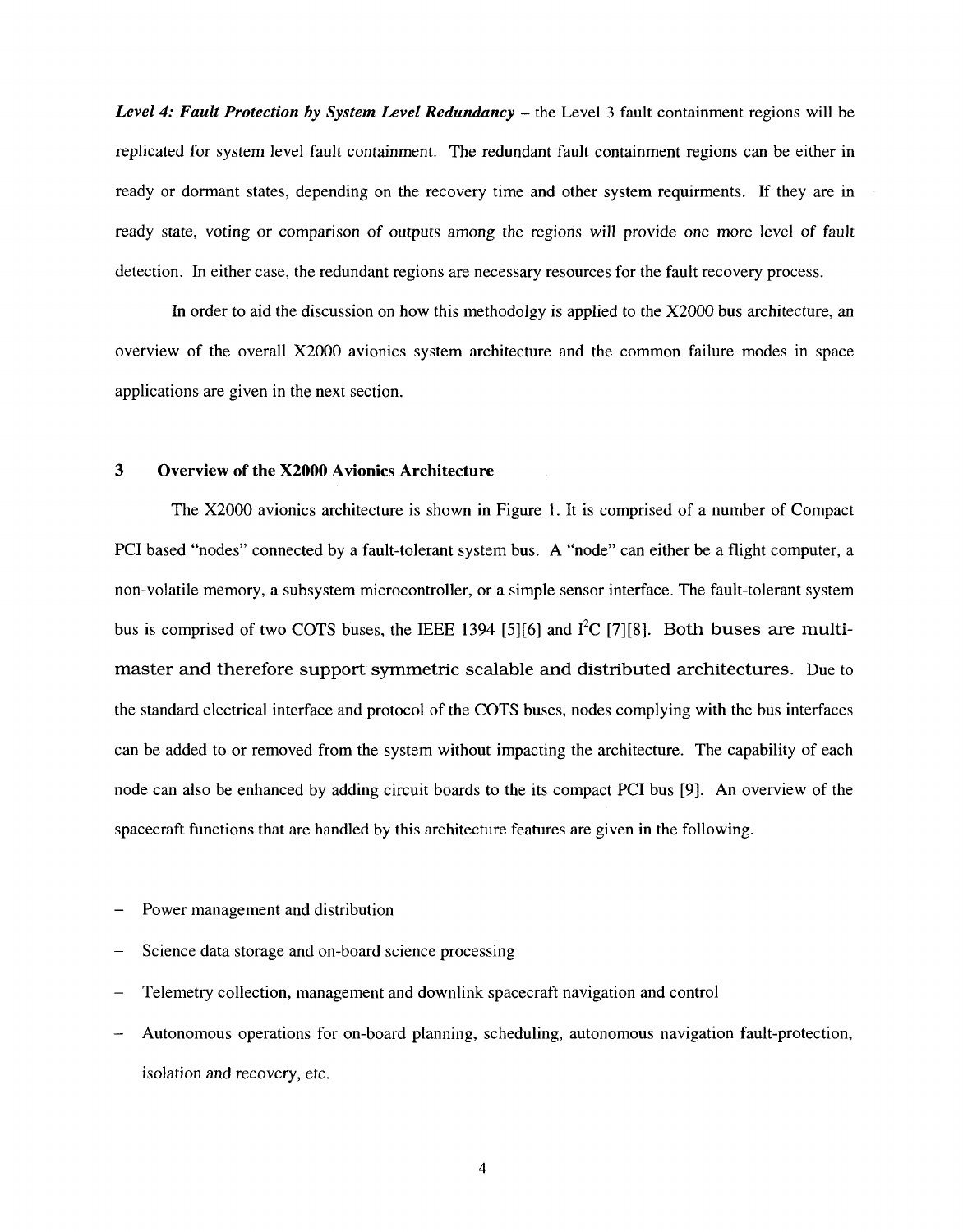- **Computers** global memory  $(Bux)$
- Interfacing to numerous device drivers: both "dumb" as well as "intelligent" device drivers



Figure 1: X2000 Avionics System Architecture

## *The IEEE 1394 Bus*

The IEEE 1394 bus is the artery of the system and is capable to transfer data at 100, 200, or 400 Mbps. The IEEE 1394 bus has two implementations, cable and backplane. The cable implementation has adopted a tree topology and the backplane implementation has a multi-drop bus topology. From the topological point of view, many designers at JPL are more interested in the backplane implementation because it resembles the 1553 bus used in the Cassini project [13]. Unfortunately, it was found that although the backplane 1394 bus has been implemented by the aerospace industry [ 121, it is not widely supported in the commercial industry and thus will not be able to take the full advantage of COTS. On the other hand, the cable implementation has been enjoying a much wider commercial support. Ithas also better performance than the backplane implementation [5]. Therefore, the cable implementation has been selected for the X2000.

The IEEE 1394 bus has two modes of data transactions, the isochronous transaction and the asynchronous transactions. The isochronous transaction guarantees on-time delivery but does not require acknowledgment, while the asynchronous transaction requires acknowledgment but does not guarantee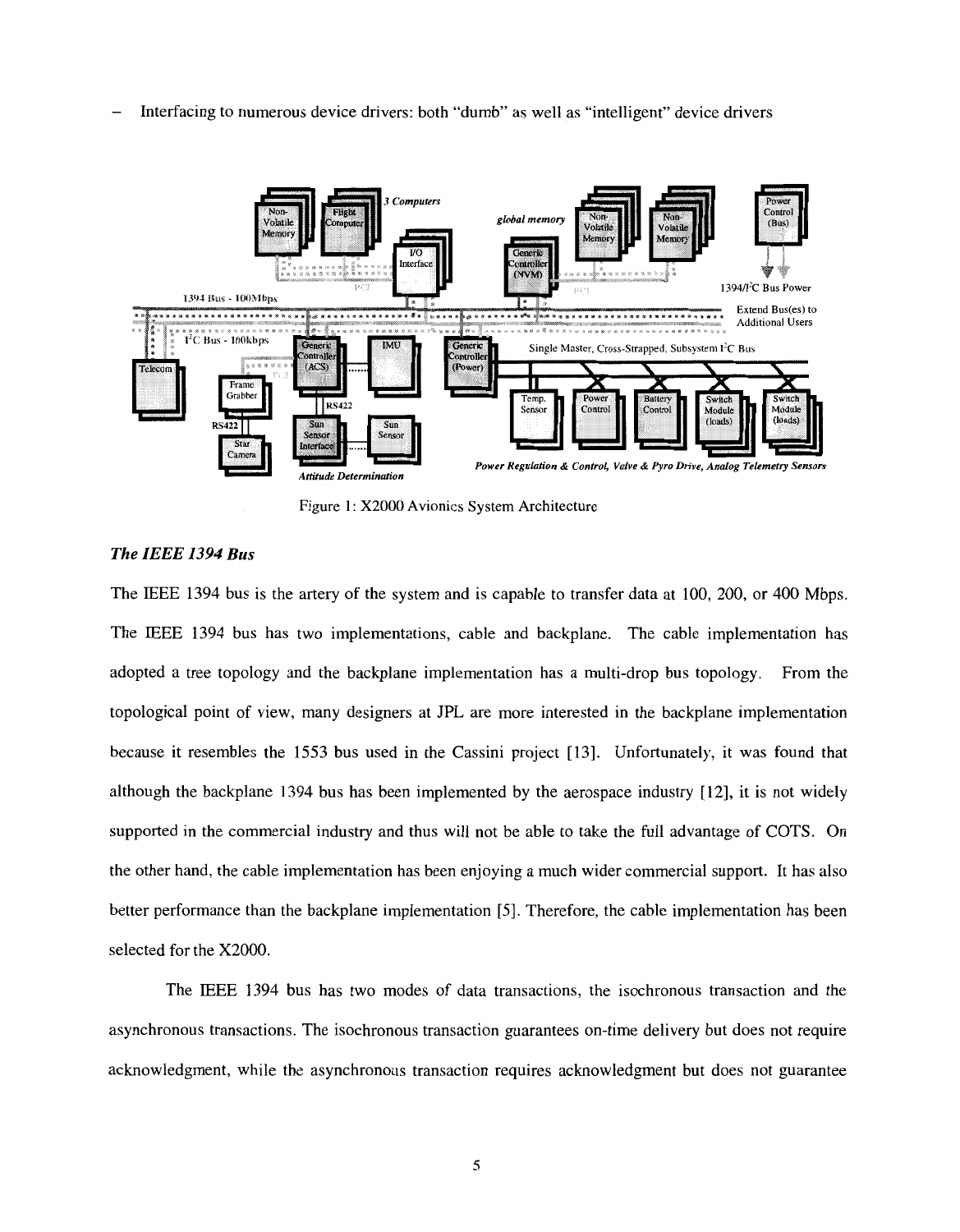on-time delivery. Isochronous messages are sent through "channels" and a node can talk on or listen to more than one isochronous channel. Each isochronous channel can request and will be allocated a portion of the bus bandwidth at the bus initialization. Once every 125 microseconds (called isochronous cycle), each isochronous channel has to arbitrate but is guaranteed a time slot to send out its isochronous messages. At the beginning of each isochronous cycle, the root sends out a cycle start message and then the isochronous transaction will follow. After the isochronous transaction is the asynchronous transaction. Asynchronous message is not guaranteed to be sent within an isochronous cycle. Therefore, a node may have to wait a number of isochronous cycles before its asynchronous massage can be sent out. The asynchronous transaction employs a fair arbitration scheme, which allows each node to send an asynchronous message only once in each fair arbitration cycle. A fair arbitration cycle can span over many isochronous cycles, depending on how much of each cycle is used up by the isochronous transactions and how many nodes are arbitrating for asynchronous transactions. The end of a fair arbitration cycle is signified by an Arbitration Reset Gap.

During the bus startup or reset, the bus will go through an initialization process in which each node will get a node ID. In addition, the root (cycle master), bus manager, and isochronous resource manager will be elected. The root mainly is responsible for sending the cycle start message and acts as the central arbitrator for bus requests. The bus manager is responsible to acquire and maintain the bus topology. The isochronous resource manager is responsible for allocating bus bandwidth to isochronous nodes. The root, bus manager, and isochronous resource manger are not pre-determined, so that any nodes can be elected to take these roles as long as they have the capability.

# *The 12C Bus*

The  $I^2C$  bus is a simple bus with a data rate of 100 kbps. It has a more traditional multi-drop topology. The  $I^2C$  bus has two open-collector signal lines: a data line (SDA) and a clock line (SCL). Both signal lines are normally pulled high. When a bus transaction begins, the SDA line is pulled down before the SCL line. This constitutes a start condition. Then the address bits will follow, which is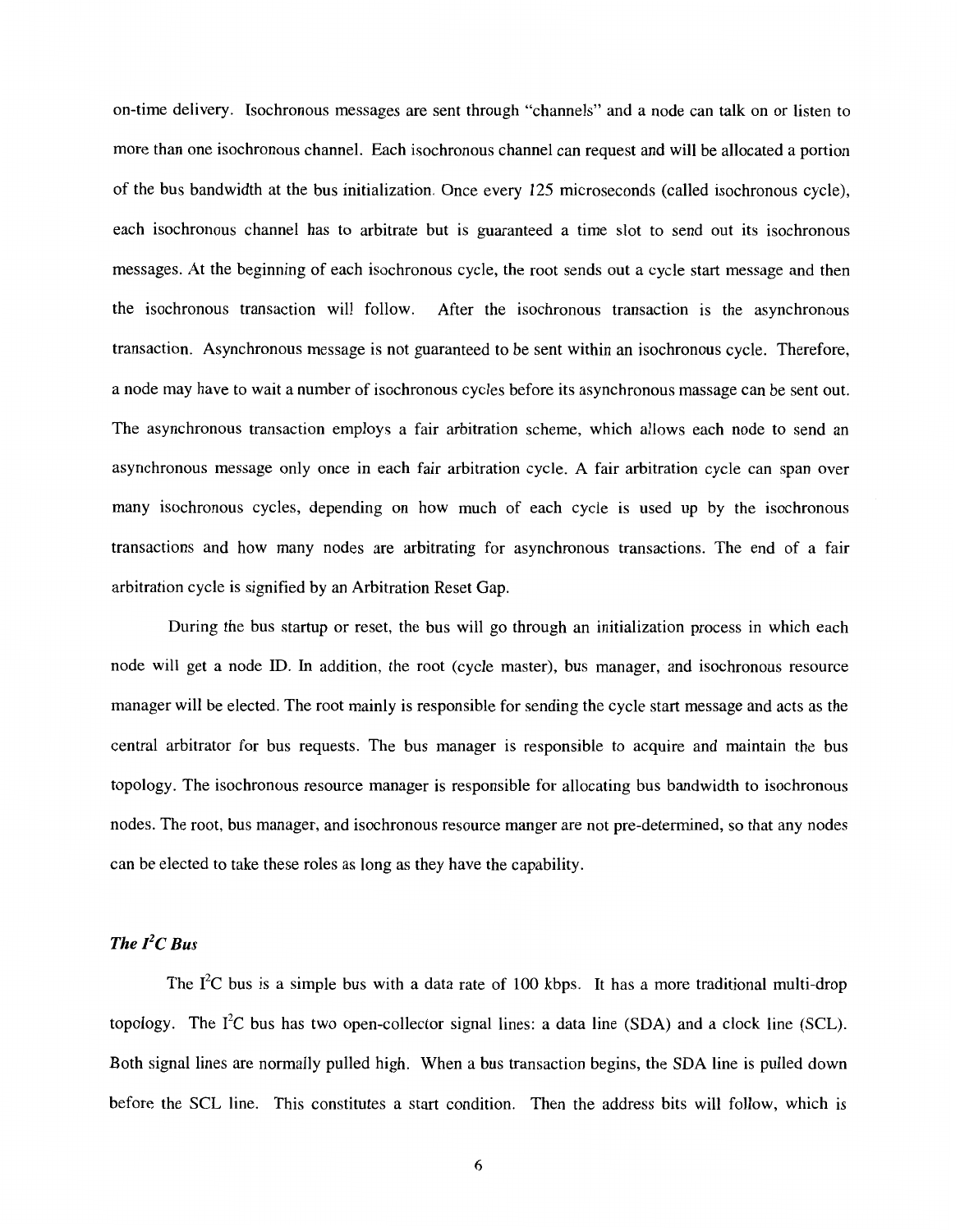followed by a readwrite bit and then an acknowledgment bit. The target node can acknowledge the receipt of the data by holding down the acknowledgment bit. After that, eight bits of data can be sent followed by another acknowledgment bit. Data can be sent repeatedly until a stop condition occurs, in which the source node signals the end of transaction by a low-to-high transition on the SDA line while holding the SCL line high.

The  $I<sup>2</sup>C$  uses collision avoidance to resolve conflicts between master nodes contending for the bus. If two or more masters try to send data to the bus, the node producing a 'one' bit will lose arbitration to the node producing a 'zero' bit. The clock signals during arbitration are a synchronised combination of the clocks generated by the masters using the wired-AND connection to the SCL line.

There are two applications of the  $I^2C$  bus in this architecture. In the system level, it is used to assist the IEEE 1394 bus to isolate and recover from faults. In the subsystem level, a separate  $I<sup>2</sup>C$  bus is used to collect engineering data from sensors and send commands to power switches or otheequipment.

## *Description of Nodes*

There are three basic types of nodes in the system: flight computer, microcontroller node, and nonvolatile memory node. The flight computer node is consisted of a high-performance processor module (250 MIPS); 128 Mbytes of local (DRAM) memory; 128 Mbytes of non-volatile storage for boot-up software and other spacecraft state data; an I/O module for interfacing with the IEEE 1394 and  $I^2C$  buses. All modules communicate with each other via a 33 MHz PC1 bus. The microcontroller node is very similar to the flight computer node except the microcontroller has lower performance and less memory to conserve power. The non-volatile memory node has four slices, each slice contains 256 Mbytes of flash memory and 1 Mbytes of GMRAM. The flash memory has much higher density and is suitable for block data storage. However, it has limited number of write cycles and is susceptible to radiation effects. The GMRAM has unlimited write cycles and is radiation tolerant, but its density is much lower than flash. In X2000, the flash memory is used for software codes and science data storage while the GMRAM is used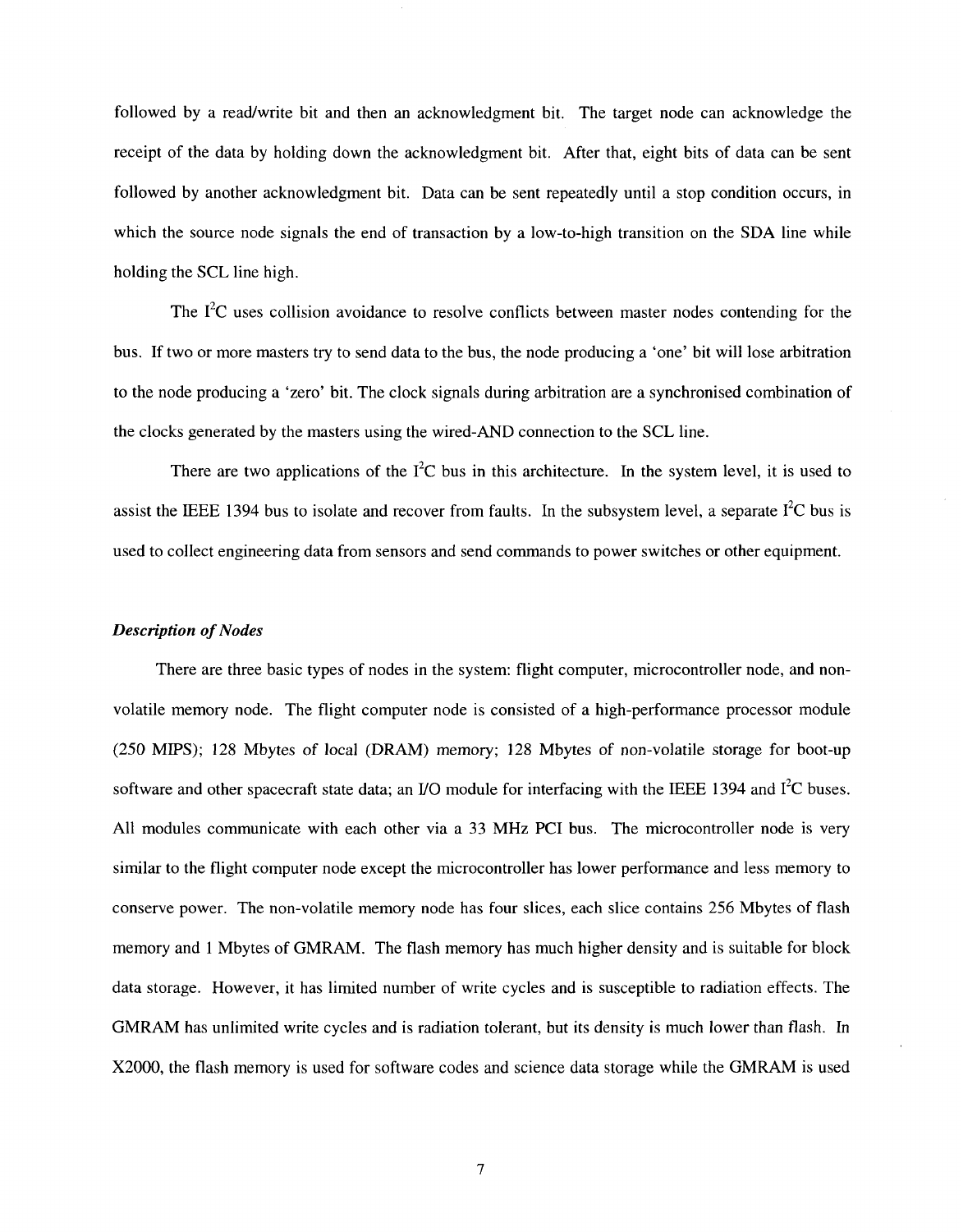to store spacecraft state data. The non-volatile memory slices are controlled by a microcontroller with an IEEE 1394 and  $I^2C$  bus interfaces.

## **4 Design of the COTS Fault-Tolerant Bus**

As it is mentioned that the COTS fault-tolerant bus is comprised of the IEEE 1394 and the  $I<sup>2</sup>C$ buses. A very detail trade study was conducted at the beginning of the X2000 First Delivery project to select the buses. At the end, the IEEE 1394 bus was selected because of its high data rate (100, 200 or 400 Mbps), multi-master capability, moderate power consumption, strong commercial support, relatively deterministic latency, and the availability of commercial ASIC cores (referred to as Intellectual Properties or Ips in industry). The advantages of IPS are that they are reusable and can be integrated in ASICs and fabricated by rad-hard foundry to meet radiation requirements. The  $I<sup>2</sup>C$  bus was selected because of its very low power consumption, multi-master capability, availability of ASIC **IPS,** adequate data rate (100 kbps) for low speed data, simple protocol, and strong commercial support. APL has even developed a rad-hard 12C based sensor interface chip.

Although the IEEE 1394 and  $I^2C$  buses are very attractive in many aspects, it was recognized early in the design activity that they are not ideal buses in the classical fault tolerance sense. The 1394 bus has limited fault detection features, and has no explicit fault recovery mechanisms such as built-in redundancy or cross strapping. In particular, the 1394 bus has a tree topology that can easily be partitioned by a single node or link failure. The  $I^2C$  bus has almost no built-in fault detection except an acknowledgement bit after every byte transfer. However, they are preferred over the other fault-tolerant buses mainly because of their low cost and commercial support. To effectively manage the trade-offs is the characteristic of our approach to using COTS for highly reliable systems; and the techniques to compensate for their weakness in fault tolerance is the main focus of this paper.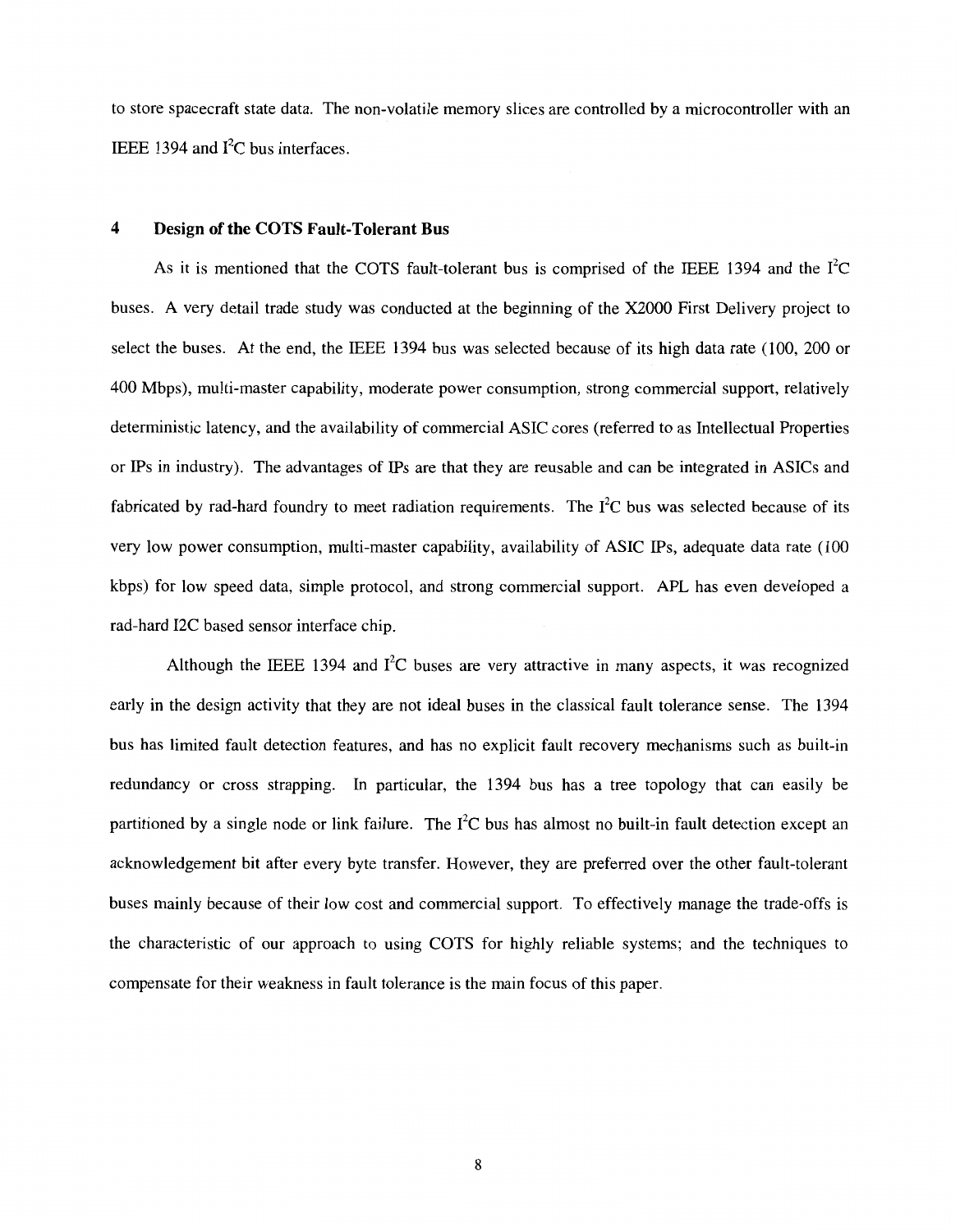## **4.1 Failure Modes in Data Bus of Spacecraft Avionics Systems**

At this point, it is worthwhile to identify the most common or critical failure modes for data buses in spacecraft avionics systems, which are the targets of the fault tolerance techniques described in this paper. NASA/JPL always performs failure mode effect and criticality analysis (FMECA) for every spacecraft design. Based on those experiences, the following failure modes for data buses in avionics systems have been identified as either frequently occur or critical to the survival of the spacecraft.

- 1. *Invalid Messages:* Messages sent across the bus contains invalid data.
- 2. *Non-Responsive:* An expected response to a message does not return in time.
- 3. *Babbling:* Communication among nodes is blocked or interrupted by uncontrolled data stream.
- 4. *Collision:* More than one node has the same identification.

## **4.2 Overall Strategy of COTS Fault-Tolerant Bus Design**

The overall strategy of the COTS fault-tolerant bus design applies the methodology mentioned in Section 2 as follows.

*Step 1: Native Fault Containment* – The basic fault detection mechanisms of the IEEE 1394 and  $I^2C$ buses such as CRC and acknowledgment are used to detect invalid messages or non-responsive failure modes.

*Step 2: Enhanced Fault Containment* - A layer of hardware and software is added to enhance the fault detection and recovery capability of the IEEE 1394 and  $I<sup>2</sup>C$  buses. The extra layer of hardware is added to the ASIC containing the IPs of the IEEE 1394 and  $I<sup>2</sup>C$  buses.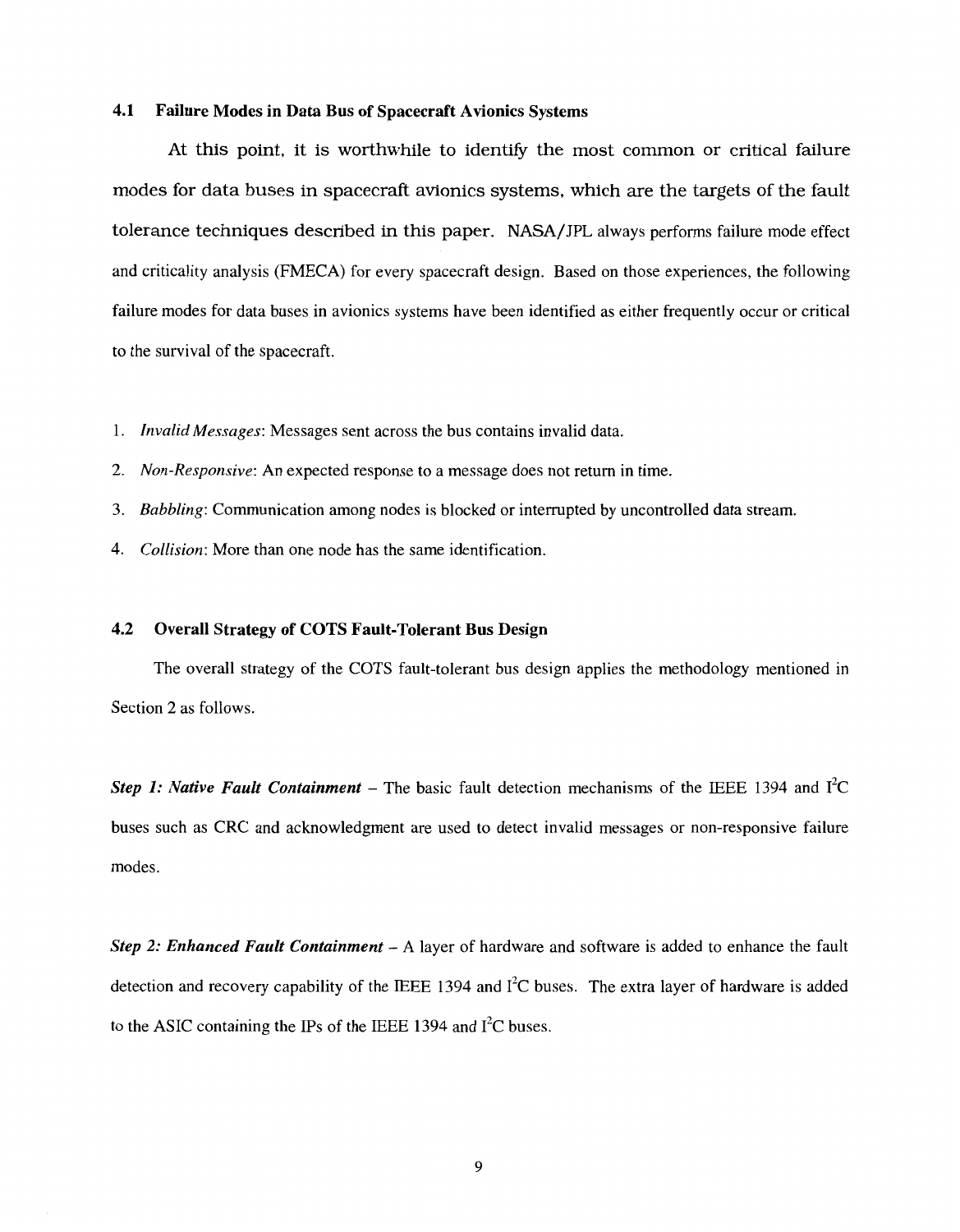*Step 3: Fault Protection by Design Diversity – Since the IEEE 1394 bus adopts a tree topology, it is very* difficult to isolate or recover from a failed node or link because the bus network is partitioned and communication between the sub-trees is cut off. The  $I^2C$  bus is used to assist the fault isolation and recovery by maintaining the communication of all nodes. Similarly, if the shared medium of the  $\hat{I}^2C$  bus fails, the 1394 bus can be used to assist the isolation and recovery of the  $I^2C$  bus.

*Step 4: Fault Protection by System Level Redundancy* – The set of COTS buses (i.e., IEEE 1394 and  $I^2C$ bus set) is duplicated. If the primary COTS bus set has failed due to a single-point-failure between the IEEE 1394 and  $I^2C$  buses, the backup COTS bus set will be activated to assist the fault isolation and recovery of the primary bus set. The  $I^2C$  bus in the backup COTS bus set will be activated first since it is much easier to initialized. Also the backup  $I^2C$  bus can provide communication among the nodes to facilitates the isolation of the single-point-failure in the primary bus set. If the single-point-failure can be isolated and removed by bus reconfiguration, then the primary bus set will resume normal operation. Otherwise, the backup IEEE 1394 bus will be activated. With both the backup IEEE 1394 and  $I^2C$  buses activated, the backup bus set can replace the primary bus set.

In some circumstances, only the IEEE 1394 bus in the primary bus set can be recovered and the  $1^2C$  bus is still affected by the single-point-failure (i.e., due to the multi-drop topology of the  $1^2C$  bus). The backup  $I^2C$  bus and the primary IEEE 1394 bus can work together as a single bus set.

In rare occasions, the backup  $I^2C$  bus also fails while trying to assist the primary bus set to isolate the single-point-failure. The backup IEEE 1394 bus can be activated to assist the fault isolation and recovery of the primary bus set as well as handling the workload.

## **4.2 Native Fault Containment Regions**

The basic fault detection mechanisms of the IEEE 1394 and  $I<sup>2</sup>C$  buses are highlighted in this section.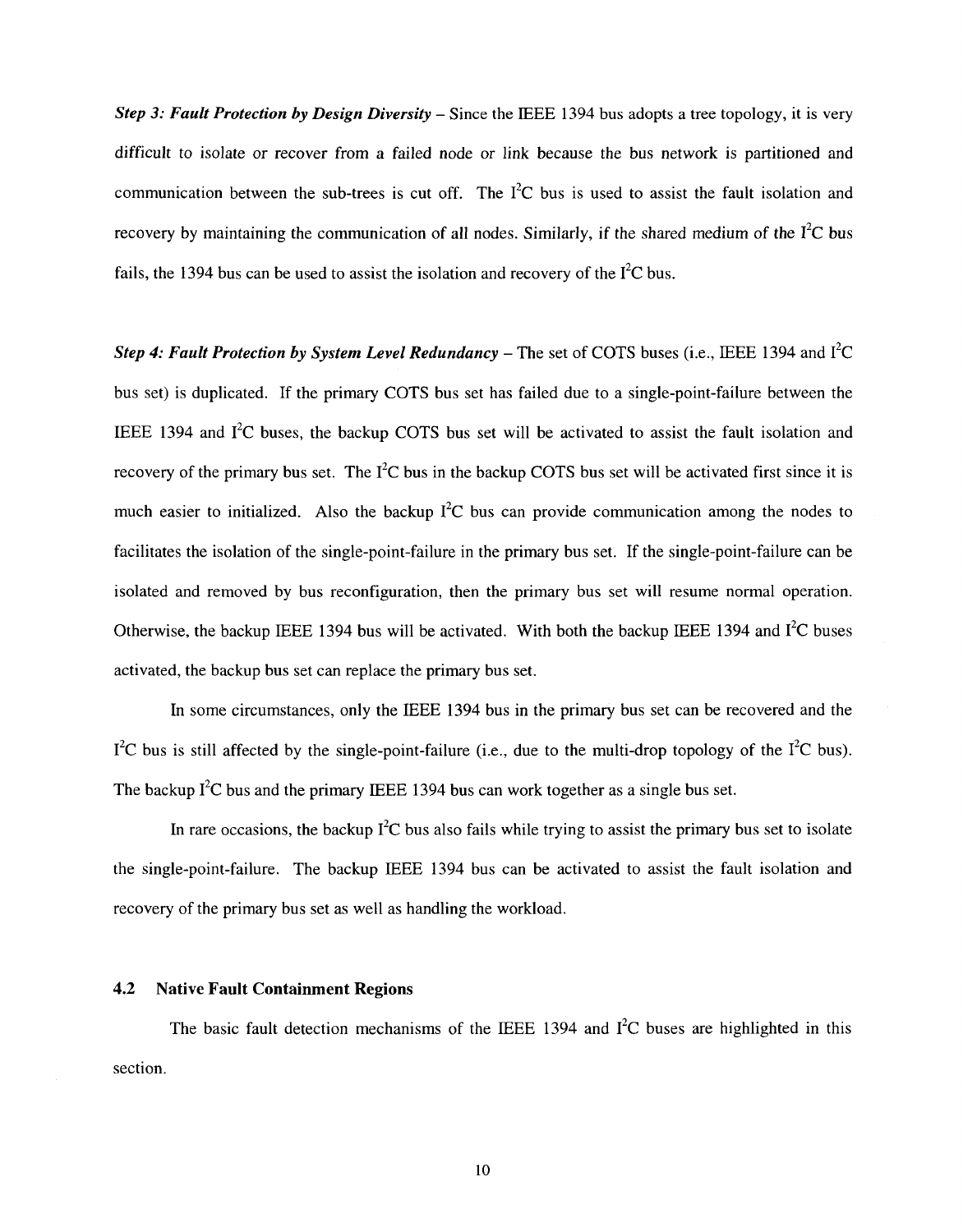## **4.2.1 Highlights of the IEEE 1394 Bus Fault Tolerance Mechanisms**

The 1394 bus standard has many built-in fault detection mechanisms. **A** summary of these mechanisms is given below. The details of the acknowledgment and response packet error codes can be found in [5] and [6].

- 1. Data CRC and packet header CRC for both isochronous and asynchronous transactions
- 2. Acknowledgment packets include error code to indicate if the message has been successfully delivered in asynchronous transactions
- 3. Parity bit to protect acknowledgment packets
- 4. Response Packets include error code to indicate if the requested action has been completed successfully in asynchronous transactions
- 5. Built-in timeout conditions: response timeout for split transaction, arbitration timeout, acknowledgment timeout etc.

**A** very import feature in the latest version of the IEEE 1394 standard (IEEE 1394a [lo]) is the capability to enable or disable individual ports (a port is the physical interface to a link). With this feature, every node in the bus can disable a link connected to a failed node and enable a backup link to bypass the failed node. This feature is the basis of the IEEE 1394 bus recovery in this bus architecture.

Another feature in the IEEE 1394 standard is the keep-alive of the physical layer with cable power. This feature allows the link layer hardware and the host processor to be powered off without affecting the capability of the physical layer to pass on messages. This is useful for insolating a failed processor during fault recovery.

# **4.2.2 Highlights of the 12C Bus Fault Detection Mechanisms**

The only fault detection mechanism is the acknowledgment bit that follows every data byte. When a node (master) sends data to another node (slave), and if the slave node is able to receive the data, it has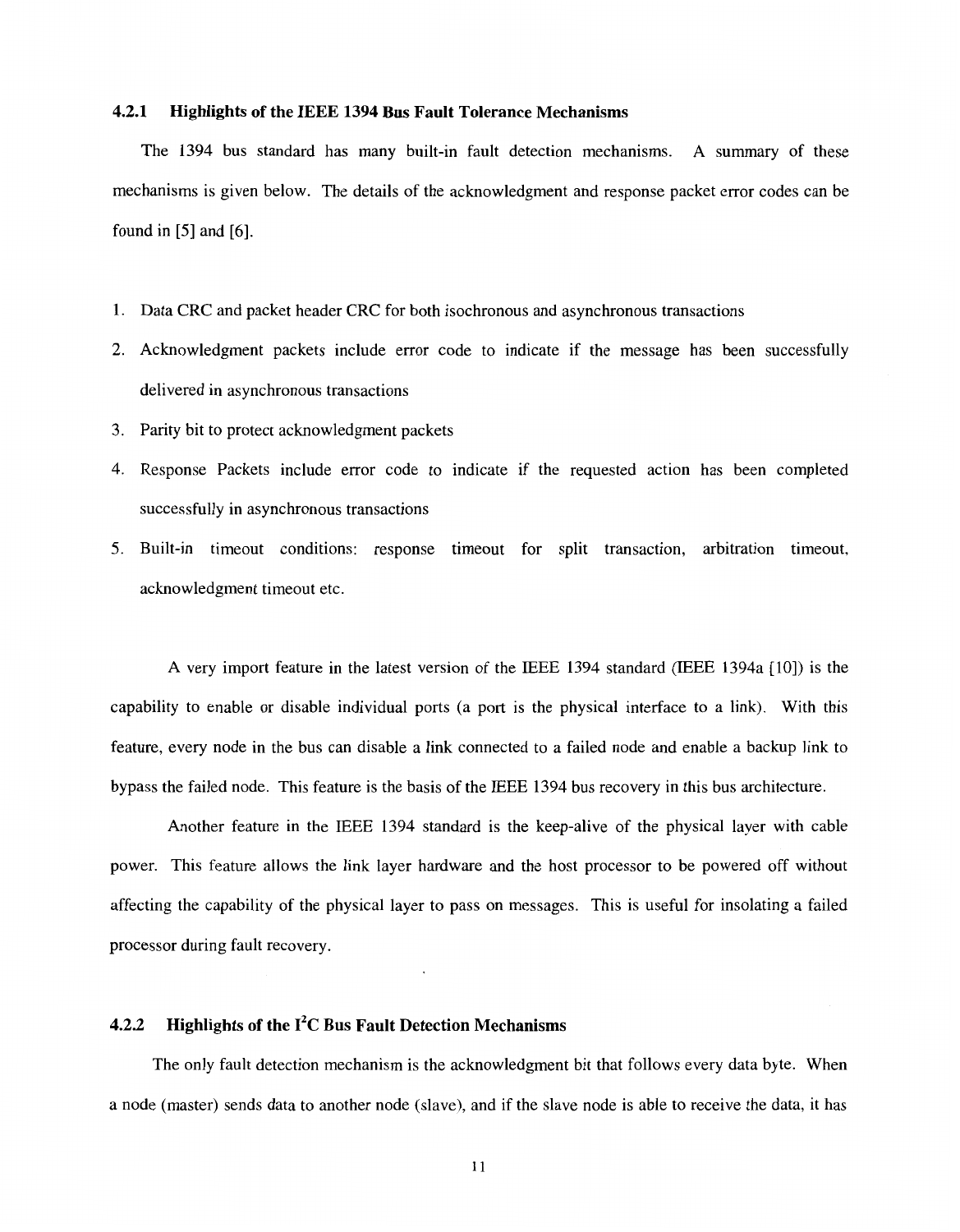to acknowledge the transaction by pulling the data line (SDA) to low. If the slave node fails to acknowledge, the master node will issue a stop condition to abort the transaction. Similar situation can happen when the master node requests data from a slave node. If the master fails to acknowledge after receiving data from the slave, the slave will stop sending data. Subsequently, the master node can issue a stop condition to terminate the transaction if it is still functional.

## **4.3 Enhanced Fault Containment Regions**

Several mechanisms are added to enhance the fault detection and recovery capability of the IEEE 1394 and  $I^2C$  buses. They are discribed in the following.

## **4.3.1 Enhanced Fault Tolerance Mechanisms for IEEE 1394 Bus**

## *Heartbeat and Polling*

The X2000 architectural design enhances the fault detection capability of the 1394 bus with heartbeat and polling. Heartbeat is effective for detecting root failure while polling can be used to detect individual node failures. Since the cycle master (root) of the 1394 bus always sends out an isochronous cycle start message every 125 **ps** (average), it is natural to use the cycle start message as the heartbeat. All other nodes on the bus monitor the interval between cycle **start** messages. **If** the root node fails, other nodes on the bus will detect missing cycle start and initiate fault isolation process (to be discussed in later sections). However, cycle start can only detect hardware level faults since it is automatically generated by the link layer. Therefore, a software heartbeat should be used to detect faults in the transaction or application layers.

Other failure modes can also be detected by this method. For example, multiple roots will generate more than one hardware heartbeat (i.e., cycle start) within an isochronous cycle. By comparing the actual heartbeat interval with a minimum expected heartbeat interval, the multiple heartbeats can be detected. More discussions about the multiple root detection can be found in the next two sections.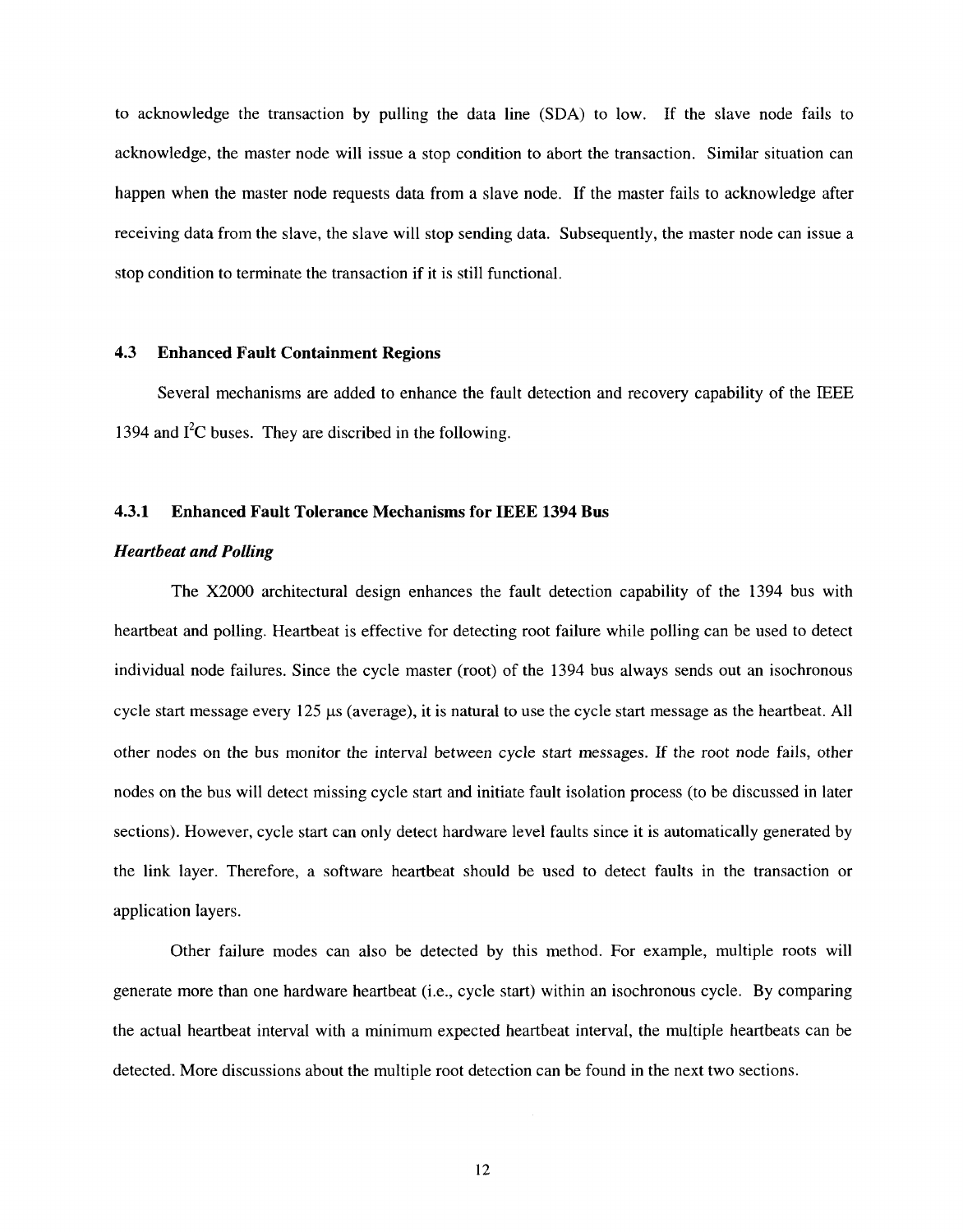Furthermore, software heartbeat is effective in detecting babbling nodes. If the fault causing the node to babble is in software, it is possible that the hardware heartbeat may appear to be valid since the cycle start is automatically generated by the link layer hardware. On the other hand, the software fault is likely to affect the software heartbeat. Therefore, the software heartbeat is preferred over the hardware heartbeat in detecting babbling nodes.

In addition to heartbeat, the root node can also send polling messages periodically to individual nodes by asynchronous transaction. Since asynchronous transaction requires acknowledgment from the target node, a node failure can be detected by acknowledgment timeout.

#### *Isochronous Acknowledgment*

Sometimes, acknowledgment is desirable for isochronous transactions, especially when the isochronous transaction requires on-time and reliable delivery. Therefore, a confirmation message type is added to the application layer, so that the target node can report any isochronous transaction errors to the source node. The confirmation message itself can be either an isochronous or asynchronous transaction, depending on the time criticality. Furthermore, the data field of the original isochronous message contains the source node ID, so the target node knows where to report the isochronous transaction errors. If the confirmation message contains an error code, the source node can retransmit the message in isochronous or asynchronous mode as appropriate.

#### *Link Layer Fail-Silence*

The root node of the IEEE 1394 bus periodically sends a "fail silence" message to all nodes; every node in the bus has a *fail silence timer* in the link layer to monitor this message. Upon receiving the message, each node will reset its *fail silence timer*. If one of the nodes babbles because of a link layer or application layer failure, the fail silence message will be blocked or corrupted. This will cause the fail silence timer in each node to time out. Subsequently, the fail silence timer will disable the hardware of its own link layer and thus inhibit the node from transmitting or receiving messages (note: the ability of the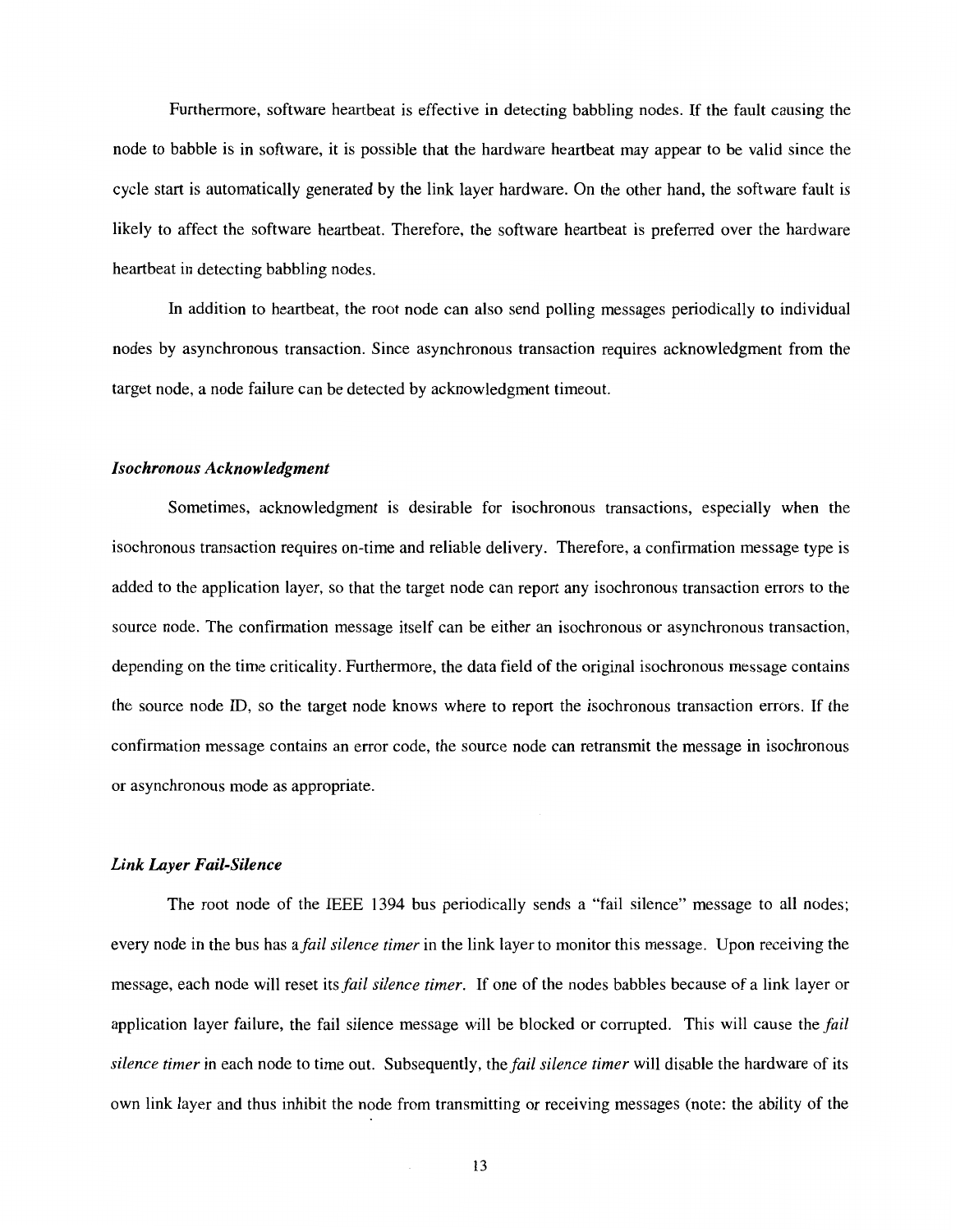physical layer to pass on message is unaffected). Eventually, after a waiting period, the link layers of all nodes including the babbling node will be disabled and the bus will become quiet again. At this time, another timer in the root will "unmute" the root itself and send a *Link-on* packet, which is a physical layer packet, to individual nodes. Upon receiving the *Link-on* packet, the physical layer of a node will send a signal to wake up its link layer. If a node causes the bus to fail again while its link layer is re-enabled, it will be identified as the failed node and will not be enabled again. If the root itself is the babbling node, other nodes will detect the unmute timeout and issue bus reset.

#### *Watchdog Timers*

The IEEE 1394 standard has specified many watchdog timers. Additional watchdog timers that are related to fault detection of the IEEE 1394 bus have been identified as follows.

*CPU Watchdog Timer:* A hardware timer to monitor the health of the host CPU (i.e., the microprocessor or microcontroller). This watchdog timer is an incremental counter and need to be reset by the CPU periodically. If the CPU fails to reset this watchdog, an overflow will occur which then will trigger a local reset.

*Heartbeat Lost Timer (HLT):* Triggered by lost of heartbeat or CPU. It times out after a programmable value is decremented to zero.

*Poll Response Timer (in Root Node):* A software timer monitor the response time of polling message on the 1394 bus.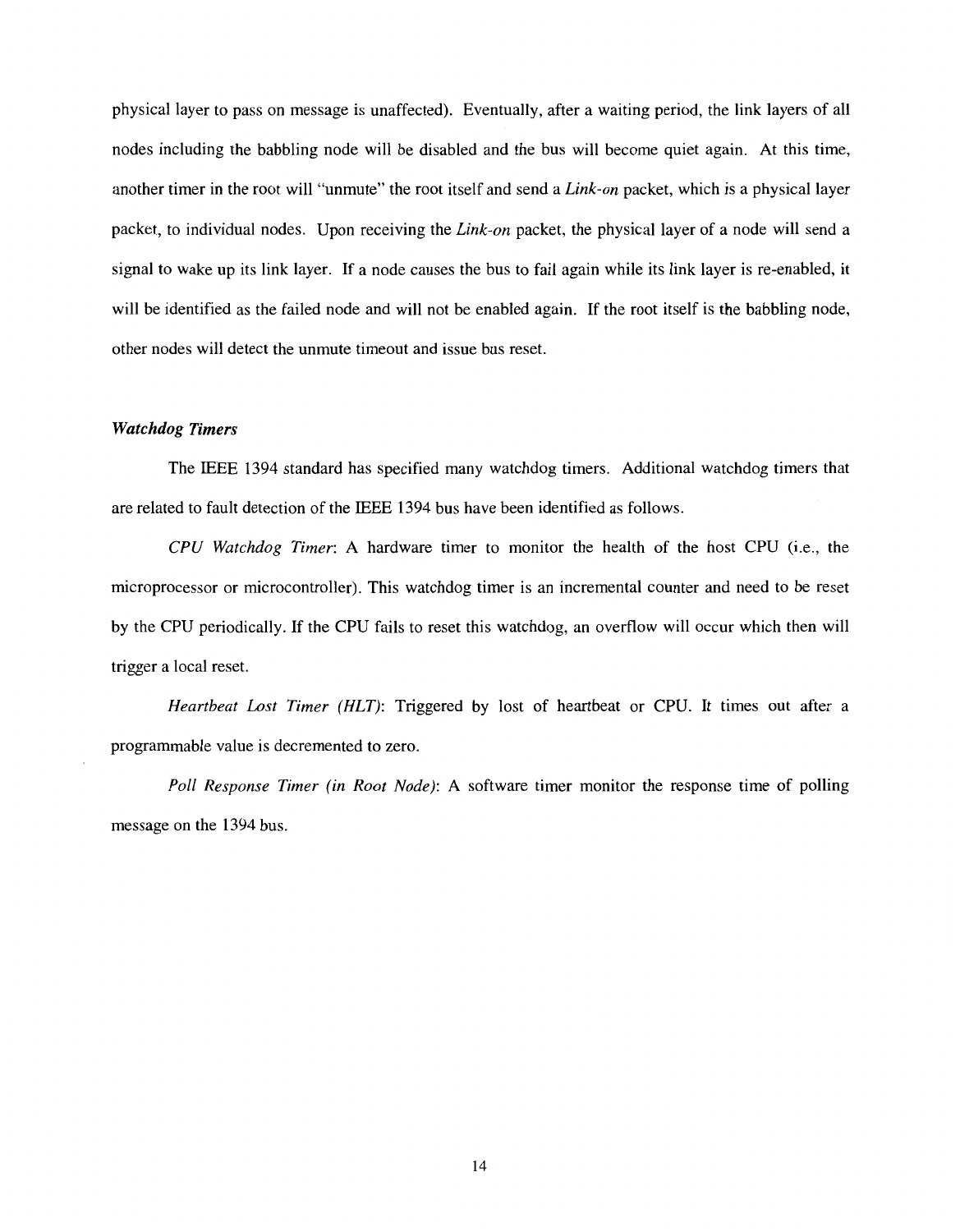# **4.3.2 Enhanced Fault Tolerance Mechanisms for 12C Bus**

## *Protocol Enhancement*

A layer of protocol is added to the  $I^2C$  bus. This protocol includes a byte count after the address and two CRC bytes after the data. *X2000* design also utilizes especial hardware messages commands to control critical functions. For these messages, command is sent followed by its complement to provide one more layer of protection.

## *Byte Timeout*

The  $I^2C$  bus permits a receiving node (slave or master) to hold down the clock signal (SCL) as a means to slow down the sending node (master or slave). This is to allow a fast node to send data to a slow node. However, it is possible that a failed receiving node causes a stuck-at-low fault on the SCL signal, so that the sending node may have to wait indefinitely. To recover from this failure mode, every node has a *byte timeout* timer to monitor the duration of the SCL signal. When the *byte timeout* timer in a node (including the faulty node) expires, it will disable the circuitry of the SDA and SCL transmitters. After all nodes have disabled their SDA and SDL transmitters, a recovery procedure similar to that in the fail-silence mechanism (see next) will be used to disable the failed node.

## *Fail Silence*

One of the nodes in the  $I^2C$  is designated as the controlling master. The controlling master periodically sends a "fail silence" message to all  $I^2C$  nodes. All nodes will monitor this message with an  $f^2C$  *bus fail silence timer.* Upon receiving the message, each node will reset its  $f^2C$  *bus fail silence timer.* If one of the nodes is babbling so that the fail silence message is blocked or delayed, the  $I<sup>2</sup>C$  *bus failsilence timer* of each node will time out. Subsequently, the bus transmitters of each node will be disabled to inhibit any transmission of messages. However, the bus receiver of each node is still enabled so that it can receive commands for fault recovery later on. After a waiting period, the bus transmitters of all nodes including the babbling node will be disabled and the bus will be quiet again. At this time, another timer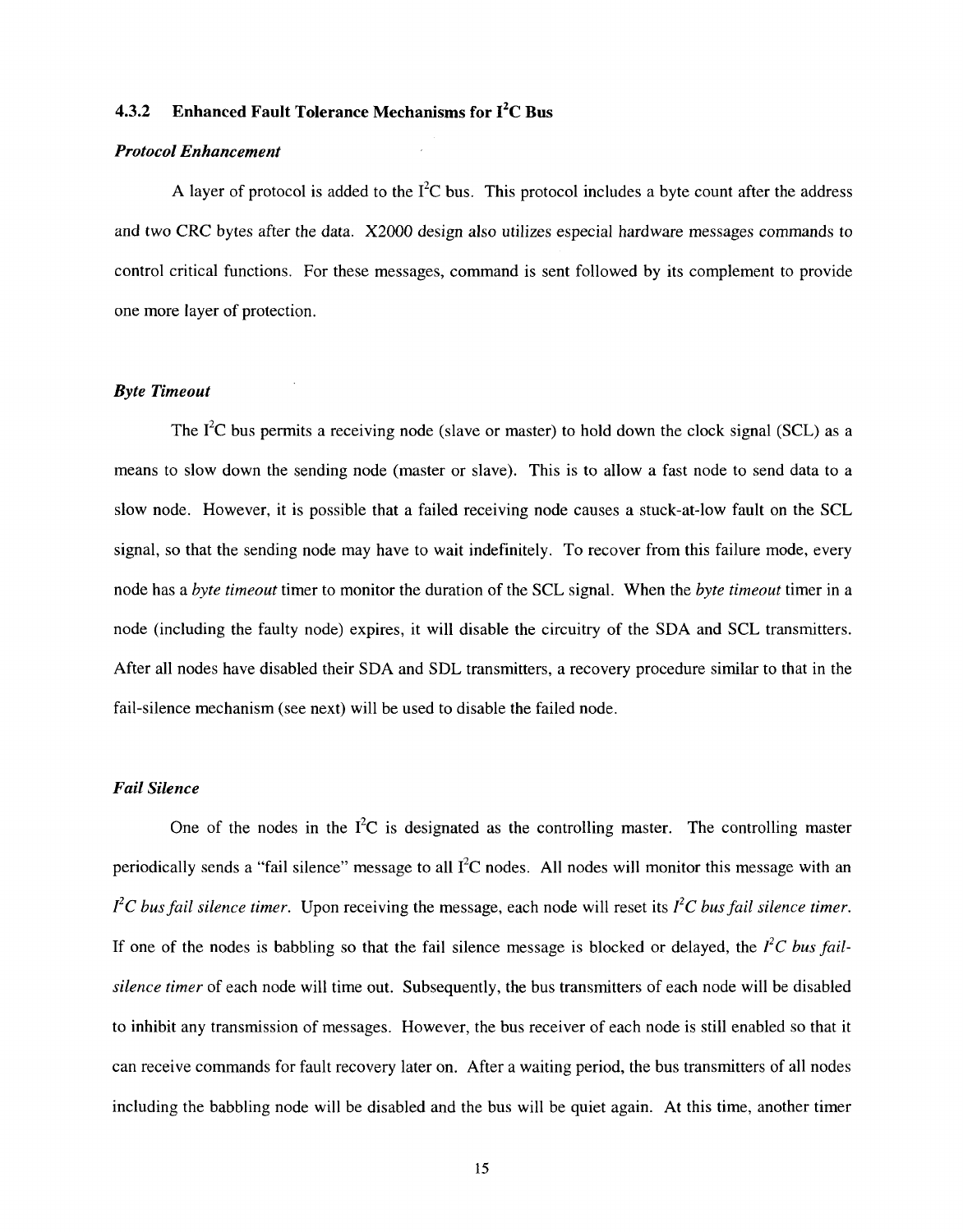in the controlling master node will "unmute" the node itself and send a message to re-enable the other nodes individually. If a node causes the bus to fail again while it is enabled, it will be identified as the failed node and will not be enabled again. If the root itself is the failed node, other backup nodes will detect the unmute timeout and promote themselves as the controlling master according to a predetermined priority.

## **4.4 Fault Protection by Design Diversity**

By working together, the IEEE 1394 and  $I^2C$  buses can isolate and recover from many faults that might not be possible if each bus is working alone. The failure modes that can be handled by the coorpration of the buses are as follows.

## *Non-Responsive Failures*

In the IEEE 1394 bus, when a node or one of its links fails in the non-responsive mode, it will not be able to respond to requests and messages will not be able to pass through the node. The existence of the failure can easily be detected by the bus timeout, message re-transmission, heartbeat, or polling. In general, the failed node is relatively easy to isolate because all the nodes in the sub-tree under it will become non-responsive to the requests from the root node. Therefore, the prime suspect is usually the non-responsive node nearest to the root. However, to recover from the fault is not trivial because the tree topology of the bus has been partitioned in to two or three segments by the failed node. The nodes in each segment will not be able to communicate with the nodes in the other segments. Consequently, the root node will not be able to command the nodes in the other segments to change bus topology. It might be possible to devise distributed algorithms so that each node can try different link configurations to reestablish the connectivity. However, these algorithms usually are rather complicate and their effectiveness is difficult to prove.

Under these circumstances, the  $I^2C$  bus can facilitate the communication among all the nodes. The root node will first interrogate the health of the nearest non-responsive node (i.e., the prime suspect)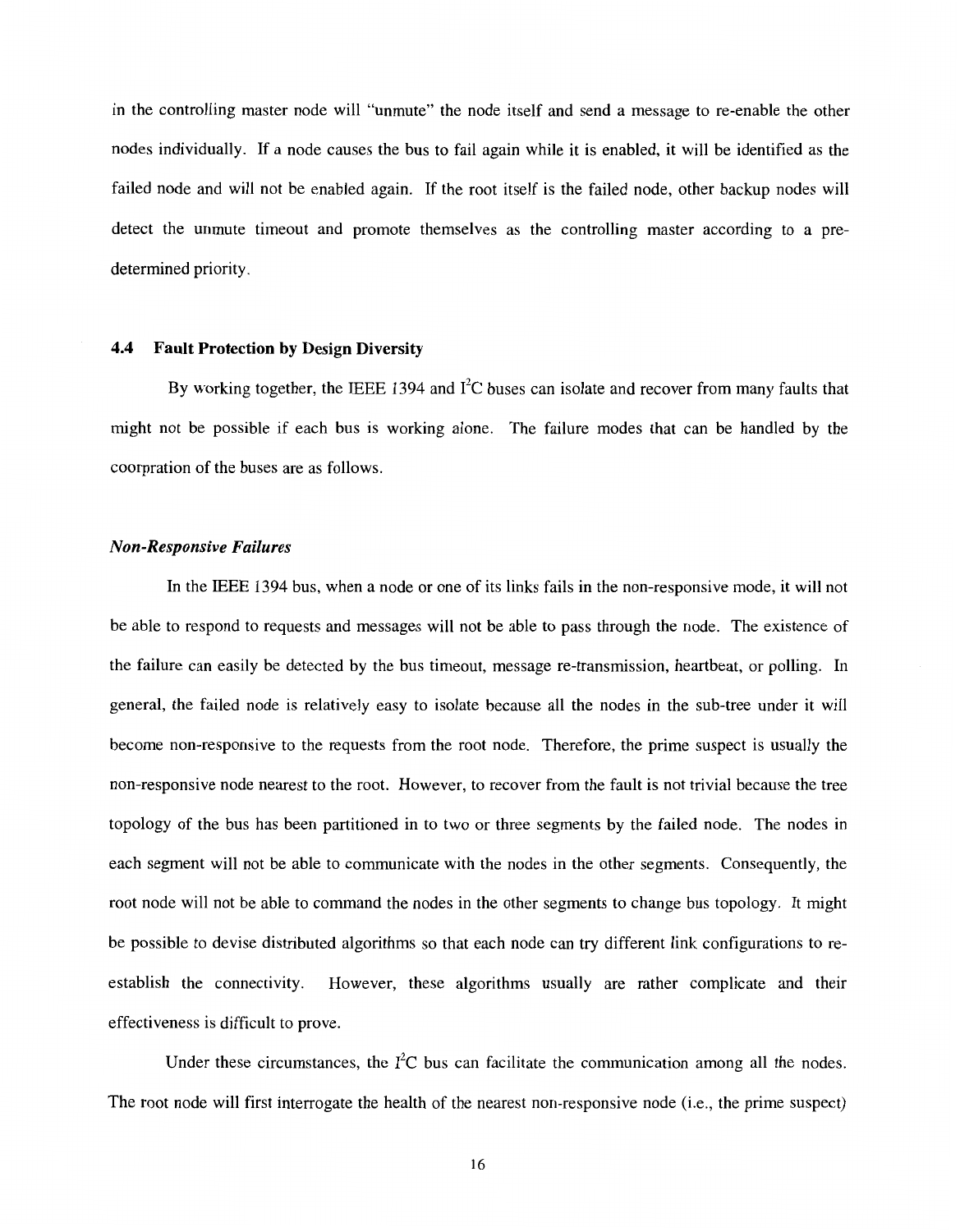through the  $I^2C$  bus. If the node does not respond or if its response over the  $I^2C$  bus indicates any internal or physical connection failures, then the root node can send  $I<sup>2</sup>C$  messages to the other nodes and command them to reconfigure their links to bypass the failed node. If the prime suspect node is fault-free, then the root can repeat the interrogation (and recovery procedure) on the other nodes in separate segments.

Similarly, if a node in the  $I^2C$  bus becomes non-responsive, the source node can interrogate the health of the target node through the IEEE 1394 bus, command the target node to reset its  $I^2C$  bus interface, and request the target node to retransmit the message.

#### *IEEE 1394 Bus Physical Layer Babbling*

The fail-silence technique is effective to handle babbling failures in the  $I<sup>2</sup>C$  bus and in the link or application layers in the IEEE 1394 bus. However, the physical layer of the IEEE 1394 bus is rather complicate and contains state machines, it is possible that a transient fault would cause it to babble. **A**  particular dangerous type of babbling is the continuous reset because any node in the IEEE 1394 bus is able to issue bus reset. Such failures cannot be handled by fail-silence. It is because if the physical layer is silenced, it will not be able to pass on messages and thus cause bus partitioning. In this case, each node can check its own physcial layer (e.g., read the physical layer registers). If the physical layer is faulty, the processor of the node can issue a physical layer reset to correct the problem. However, if the physical layer fault is permanent, then the node has to inform the root node via the  $I^2C$  bus. Subsequently, the root node can command other nodes via the  $I^2C$  bus to reconfigure the bus topology to bypass the failed node.

## *Collision of Node Addresses*

The address of any node in the IEEE 1394 or  $I^2C$  buses can be corrupted by permanent fault or single event upset. If the faulty address coincides with an existing node address, any read transaction to that address will be corrupted by bus conflict from the two nodes, and any write transaction will go to both nodes and may have unpredictable consequences. Hence, it is difficult to disable the fault node by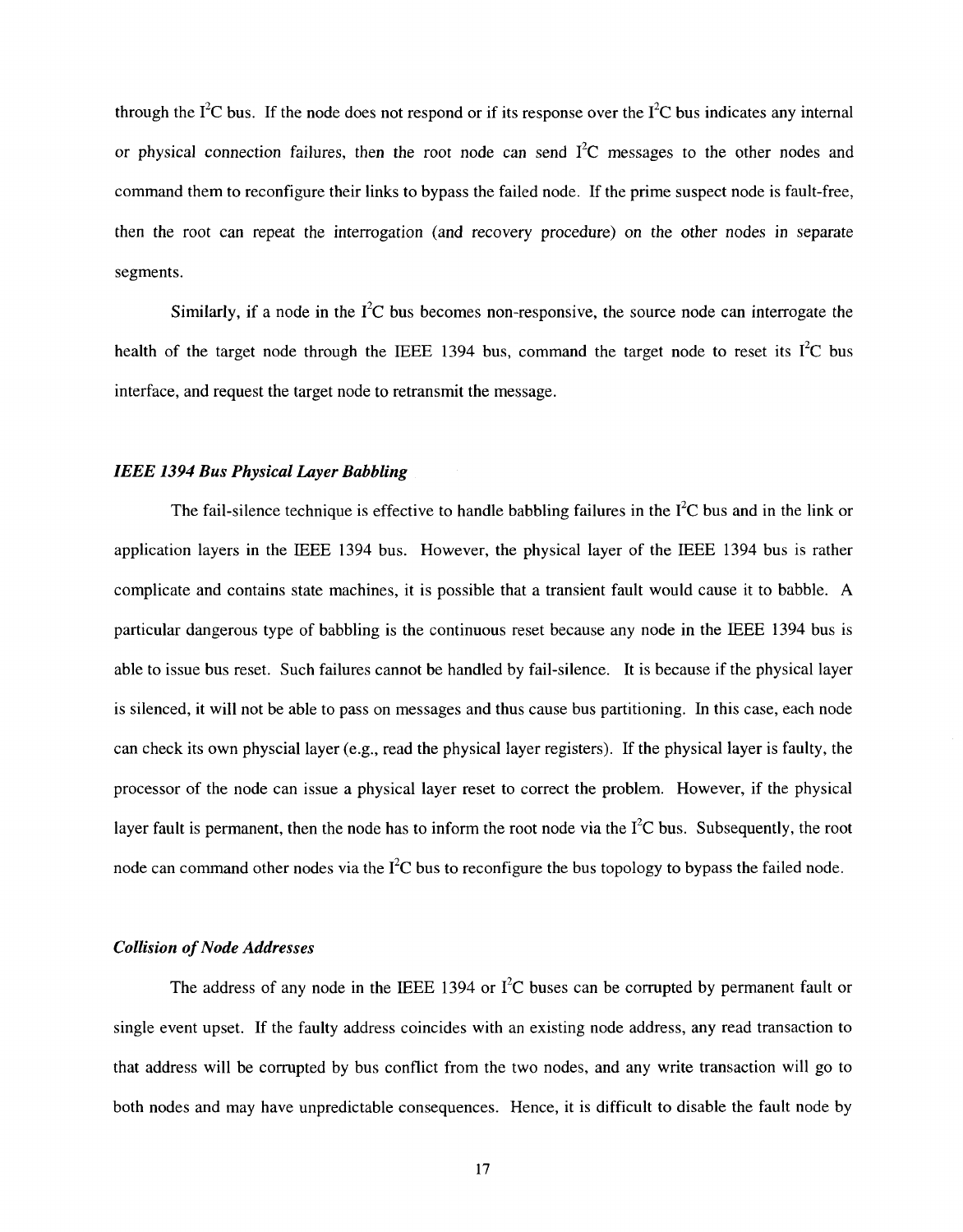the bus itself alone. However, with the redundant IEEE 1394/ $I<sup>2</sup>C$  bus set, this kind of failures can be handled through using one bus to disable a faulty node on the other bus, so that the erroneously duplicated node address can be eliminated.

## **4.5 Fault Protection by System Level Redundancy**

The COTS bus set is duplicated to provide system level of fault protection. The procedure of using the redundant COTS bus set to handle faults has been explained in Section 4.2.

To further enhance the effectiveness of the system level redundancy, the IEEE 1394 bus in the backup COTS bus set connects the nodes in such a way that any branch node in primary bus set is a leaf node in the backup bus set and vice versa. In other words, there is no node that is a branch node for both buses. This is shown in Figure 2. Hence, a failed node can only partition the bus in which it is a branch node. For the other bus, the failure only represents the loss of a leaf node, but the main body of the tree structure is not affected.



Figure **2:** Configuration Diversity of Redundant IEEE **1394** Bus

#### **4.6 Fault Recovery under Catastrophic Failure Condition**

Under catastrophic failure conditions such as bus power failure, both COTS bus sets may fail such that all communications among the nodes are lost. To re-establish the communication, each node can execute a distributed recovery procedure that consists of a sequence of link enable/disable activities. The enabled links of all the nodes in each step of the procedure forms a bus configuration. If the critical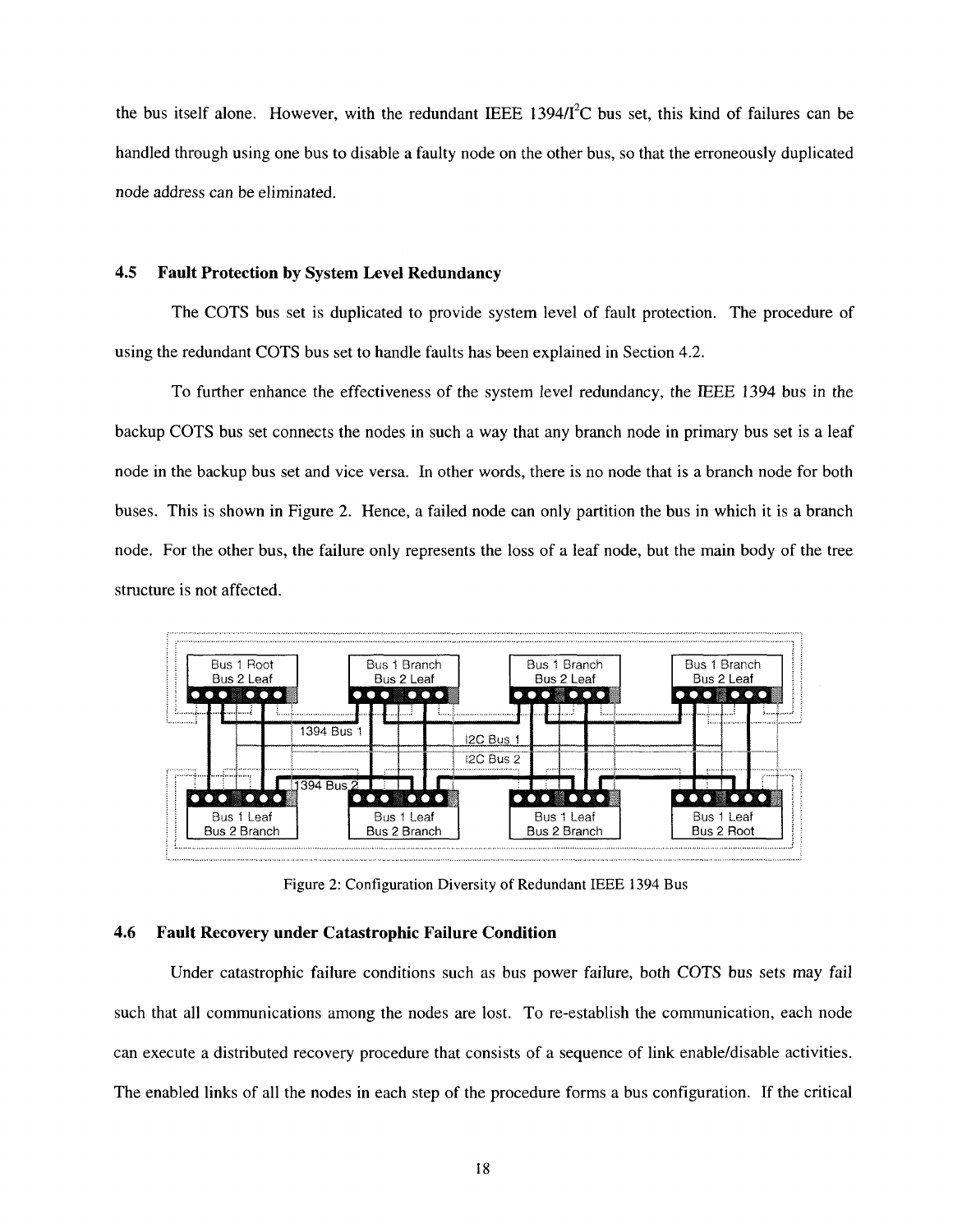nodes of the system can communicate with each other in one of the bus configurations, further fault recovery procedures can follow. Unfortunately, this approach requires reasonably tight synchronization among all the nodes, which is very difficult to achieve when all bus communications are lost. Furthermore, since the cause of the catastrophic failure may not be within the avionics system, there is no guarantee that the distributed recovery procedure will succeed. Therefore, this approach is only the last recourse to save the spacecraft.

#### **5 Summary and Future Work**

We have desribed our approach to using COTS in highly reliable systems. Our methodology calls for a multi-level fault protection techniques. The methodology realizes that COTS are not developed with high reliability in mind. Nevertheless, by using multi-level fault protection, the same level of reliability as the traditional full-custom fault tolerance approach can be achieved. In fact, this methodology allows more freedom for design trade-off among the fault protection levels. This can result in less complicate designs than the traditional strictly enforced fault containment policy. Examples of how the methodoloy is realized in the X2000 bus architecture are also given. The design techniques in each levels of fault protection will be verified by fault injection under various fault scenarios. The effectiveness of the multilevel fault protection methodology will be measured by its fault coverage. The distributed algorithm to handle catastrophic failures will also be refined in the near future.

## **Reference:**

- [l] L. Alkalai and A. T. Tai, "Long-life deep-space applications," *ZEEE Computer,* vol. 31, pp. 37-38, Apr. 1998.
- [2] L. Alkalai, "NASA Center for Integrated Space Microsystems," in *Proceedings of Advanced Deep Space System Development Program Workshop on Advanced Spacecraji Technologies,* (Pasadena, CA), Jun. 1997.